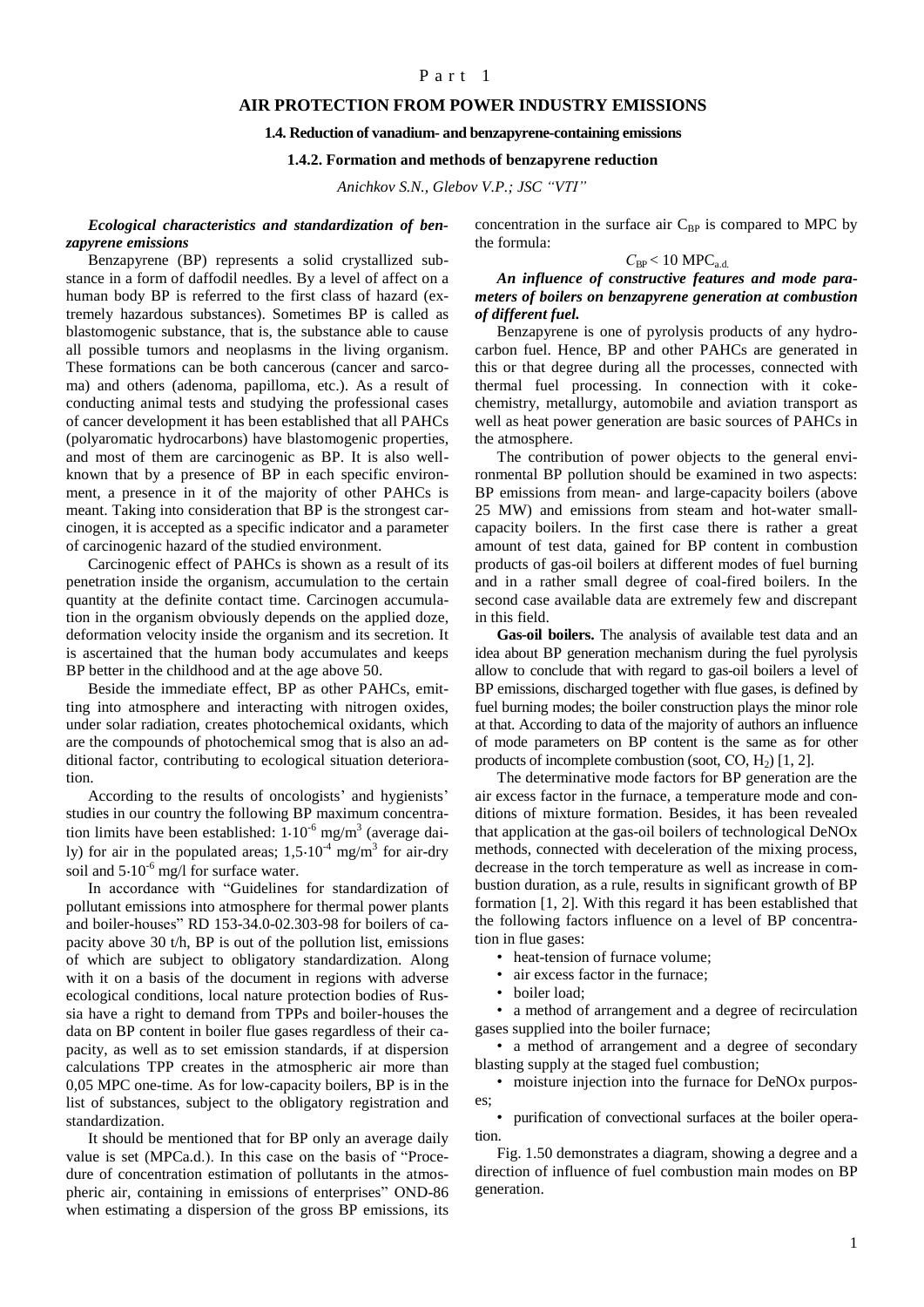

**Fig.1,50. A diagram of influence of mode factors on BP generation in the furnaces of gas-oil boilers (k values are resulted relatively to the initial level):**

*I* — excess air factor  $\alpha_i^r$ ,  $k = 2,1$  at  $\alpha_i^r$  decrease from 1,04 to 1,01,  $k = -0.35$  at  $\alpha_i^r$  increase from 1,04 to 1,1 (minus by figures is BP generation reduction);  $II$  — recirculation of flue gases into the furnace:  $k = 1,3$  at the gas input into the furnace bottom,  $k = 2,2$  at the input into air or a separate burner canal,  $k = 1,6$  at the input into nozzles opposite the burners,  $k = 1,8$ at the input into nozzles under the burners;  $III$ — boiler load,  $k = 2.6$  (at the load decrease from 100 to 50 %);  $IV$ — staged burning,  $k = -0.8$  at turning off a half of upper level burners (by fuel),  $k = 2.0$  at the staged vertical combustion,  $k = -0.6$  at the staged horizontal combustion;  $V$ — injection of the moisture into combustion zone,  $k = -0.2$  at the moisture injection into a wall zone as well as at the zonal injection,  $k = -0.8$  at the input into the blast air



**Fig. 1.51. BP concentration in combustion products of gas-oil boilers vs excess air factor in the furnace** 



**Fig.1.53. Influence of different gas recirculation methods, supplied into the furnace of gas-oil boilers, on BP concentration in combustion products:**

*1* — gas injection into the blast air; *2* — into nozzles under burners; *3* — into nozzles opposite burners; *4* — into the furnace bottom

On the basis of experimental data a number of empirical dependences have been received. These dependences allow making a quantitative estimation of influence of the mentioned factors on BP emission level for gas-oil boilers. In Figs.1.51 – 1.55 quantitative dependences, characterizing a relative change in BP concentration in the combustion products of boilers, vs the change in fuel combustion conditions, are shown.



**Fig. 1.52. Influence of the boiler load on BP concentration in combustion products of gas-oil boilers**





*1* — for the scheme in which vertically staged combustion is arranged;  $2$  — the same for the horizontal one; *3* — in case of switching off a half of burners of the upper level (by fuel)

A basis of technological methods for NOx emission reduction, presently applied at boilers, are processes, connected with delaying of the burning process, which, as a rule, lead to increase in generation of BP and other products of incomplete burning. In Fig 1.56 a relationship between  $NO<sub>x</sub>$  concentration as well as total furnace losses at gas and oil combustion and the excess air factor for some boilers is presented. It can be seen that in the zone of extremely low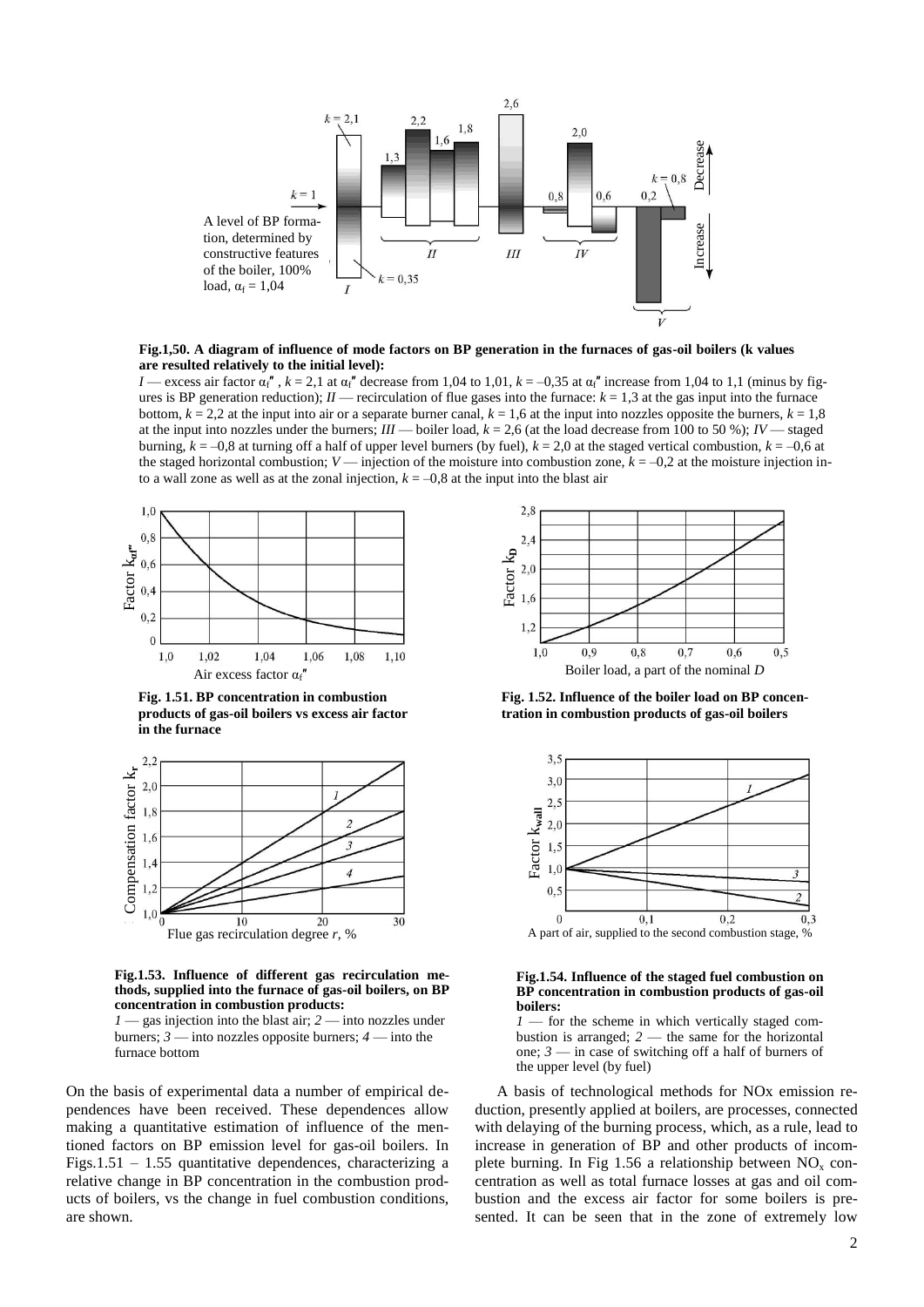excess air factor there is a sharp increase in the content of incomplete combustion products in flue gases and, hence, BP content consequently. At the same time in the range of excess air factor changing from 1,00 to 1,06 the dependences for nitrogen oxides are quite opposite.



### **Fig.1.55. Influence of the moisture injection into combustion zone on BP concentration in combustion products of gas-oil boilers:**

*1* — moisture injection into the blast air; *2* — moisture injection into the wall zone of the furnace and zonal injection



**Fig.1.56. Relationships between NO<sup>x</sup> concentration (curves** *1-3***) as well as the total furnace losses** *(***curves**  $1 - 3$ <sup>t</sup>) and an excess air factor  $a_f$  at oil combustion in **boilers TGMP-114** *(1, 1), TGM***-94** *(2, 2')* **and at gas combustion in boiler TGM-94 (***3, 3***')**

Results of the majority of tests, conducted at boilers, equipped with different process facilities for  $NO<sub>x</sub>$  reduction show that application of flue gas recirculation and arrangement of the multistaged fuel combustion cause a significant growth of BP concentration in combustion products (Figs. 1.53, 1.54). For example, at gas-oil boilers achievement of the maximum reduction efficiency of NOx generation at simultaneous application of the mentioned measures was accompanied by 5…6-time increase in BP concentration in flue gases.

Considering that these  $DeNO<sub>x</sub>$  methods, applied at gas-oil boilers, obtained a wide application and are presently the only economically available for TPPs, their implementation at boilers should be accompanied by the execution of complex works for optimization of furnace modes to support a permissible level of BP emissions into atmosphere.

Research results of combustion in oil-fired boilers have shown that the achievement of design efficiency of NOx emission reduction with the twofold increase in BP concentration in flue gases without deterioration of technical and economic indicators of the boiler operation could be received due to adjustment of furnace units as well as to burning process optimization (particularly, at TGM-96B boiler) at the simultaneous application of gas recirculation into burners and two-staged oil combustion. Along with it, it has been shown that an insignificant concentration (to 10 mg/m<sup>3</sup>) or a total absence of CO in combustion products can serve as the indirect criterion for assessing the optimal combustion process for the mentioned purposes. Taking into account a complex conduction of the direct measurements of BP content,  $CO<sub>2</sub>$  concentration in combustion products of the boiler, at which technological (process)  $DeNO<sub>x</sub>$  methods are applied, can be in some degree used for indication of the exceeding of the permissible BP concentrations in flue gases.

**Coal-fired boilers.** BP concentration in flue gases of boilers at solid fuel combustion is defined by the following parameters:

• heat of coal combustion:

• construction of the furnace bottom (dry-bottom or slag-tap boilers);

• excess air factor in the furnace;

- boiler load:
- ash collector type and their operational efficiency.

Investigations showed that an influence of the mode factors at solid fuel combustion in coal-fired boilers is less in comparison with gas-oil boilers. A change in the excess air factor in the furnace greatly affects BP generation only in the field of extremely low values of  $a_f$ , and at  $a_f > 1,20$  BP concentration in combustion products is stabilized in most cases.

An influence of a type of the combusted coal on a level of BP generation has been noticed: at other conditions being equal it is proportional to fuel combustion heat. From the design factors BP generation is influenced by a presence or an absence of a boiler throat. In slag-tap boilers a level of its generation is 1,5 times higher in average.

With regard to large- and mean-capacity boilers, BP concentration in flue gases is determined by a type of the burned coal and, mainly, by ash collector operation efficiency, because while cooling of combustion products along the boiler path as well as forming heterogeneous surfaces of ash and soot particles, there is an active condensation of BP steam at them. By this, it is obvious, that BP absorption happens, mainly, at fine fly ash fractions, having a high specific surface, therefore, a high degree of BP collecting inside the ash-collectors can be reached at present only by the increase in collecting efficiency of small ash fractions. Approximate data of BP collecting efficiency of different ash collectors are resulted below:

| Ash collector type         | BP collecting efficiency, % |
|----------------------------|-----------------------------|
| Electrostatic precipitator | 6080                        |
| Scrubber                   | 6070                        |
| Battery cyclone            | 4050                        |
| Combined ash collector*    | 70 80                       |

\* Battery cyclone and EPS; scrubber and ESP.

Fig. 1.57 demonstrates the diagrams, which show the average levels of BP concentration in the boiler flue gases at combustion of different type of fuel. As it could be seen from Fig. 1.57, BP concentration in flue gases of the coal-fired boilers before passing through ash collectors is at an average 4 times as much as in emissions from oil-fired boilers. However, for BP collecting in ash collectors, BP concentration in flue gases decreases to values, which are comparable to the